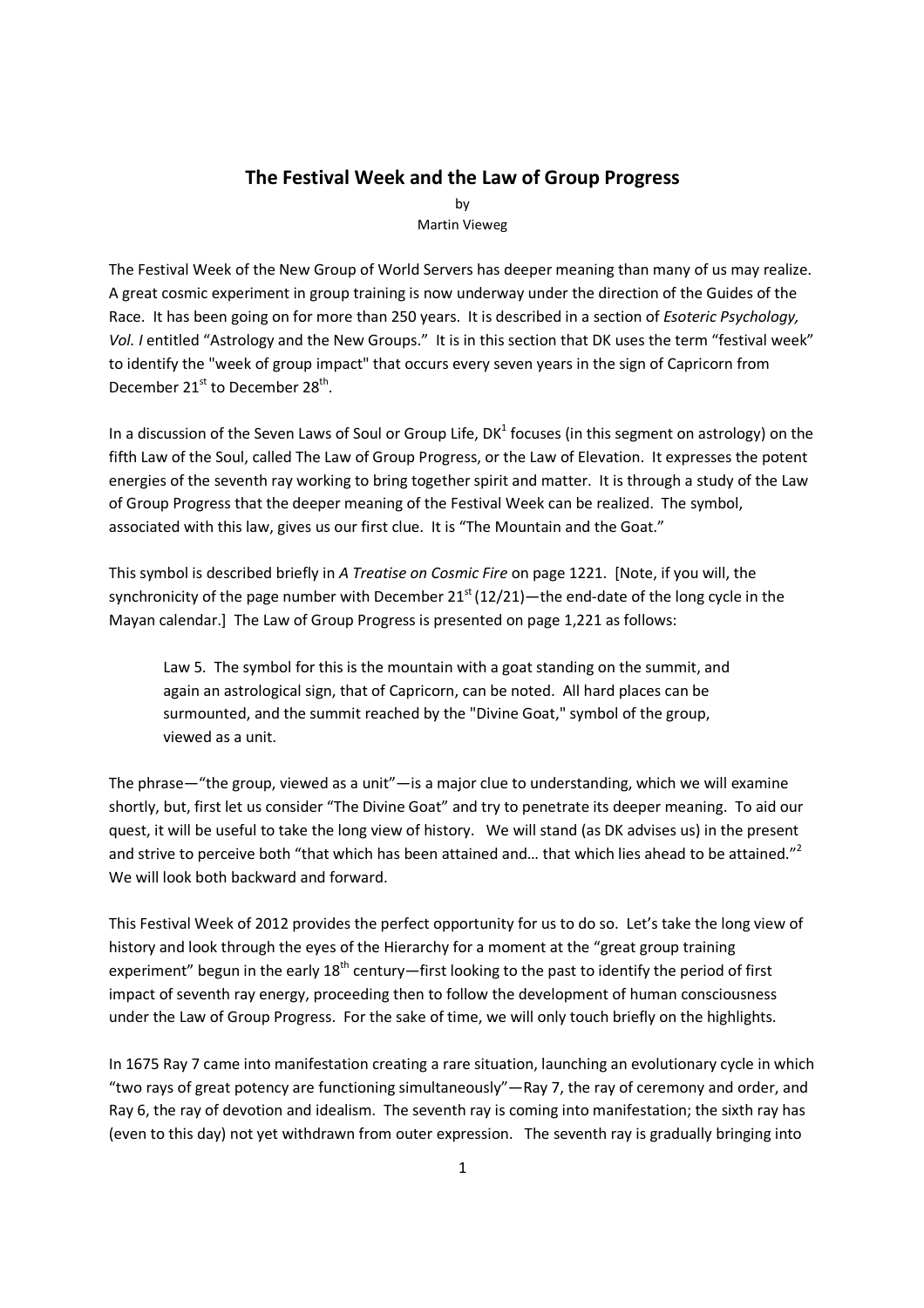manifestation the ideals envisioned during the preparatory cycle of sixth ray activity. Such periods where two rays follow each other in sequence (seven following six in this instance) are always tumultuous, and DK describes this transition phase, where two rays balance each other out, in the following dramatic terms. It is…

"A time of rending, when the mountains, which have sheltered, fall from their high places, and the voices of men are lost in the crash and thunder of the fall". Such periods come only at rare and long intervals, and each time they come a peculiarly significant period of divine activity is ushered in; old things pass entirely away, yet the ancient landmarks are restored.<sup>3</sup>

Foreseeing the significance of this momentous turning point in human history, the Hierarchy met in conclave in 1725 to decide what to do. Following their centennial gathering, the decision was made to take steps to "hasten human evolution." A group of souls awaiting incarnation were induced to take on physical plane bodies earlier than planned. They were a group of souls "whose time had not truly come," but their presence on earth was needed as a conditioning influence to avert future difficulties, and to ready human consciousness for the appearance of the New Group of World Servers. Their collective influence over the centuries (through multiple lifetimes) has contributed to such signposts of history as:

- the culture of the Victorian age
- the reaction against Church dogmatism
- the great movements towards freedom
- the great scientific developments, and
- $\bullet$  the present sexual and proletarian revolutions.<sup>4</sup>

The presence of this group has brought, as DK notes, both the good and the bad, but, from the point of view of the watching Hierarchy, their entry into physical form "ahead of their time," in the beginning of the  $18<sup>th</sup>$  century, marked the beginning of "the civilization of modern times."<sup>5</sup>

Parallel to this hastened evolution of modern civilization (beginning in the early 1700s) the Hierarchy added to the mix, gradually releasing potent cosmic energies into the planetary auric field, with a higher goal in view—the elevation of humanity to spiritual levels. The Law of Group Progress "embodies one of these energies"<sup>6</sup> and the symbol of this law, the "Divine Goat" mounting the summit, represents the spiritual principle of transmutation, or the lifting up of energies from lower to higher centers of focus. The influence of this law, known esoterically as "The Law of Elevation," was first felt by awakening humanity following the hierarchical conclave of 1725.

Every seven years since then these energies have impacted humanity, but initially they were registered only faintly, if at all. As time progressed the human capacity to respond to these cosmic forces increased and, finally, in the early part of the twentieth century, the more evolved souls within the body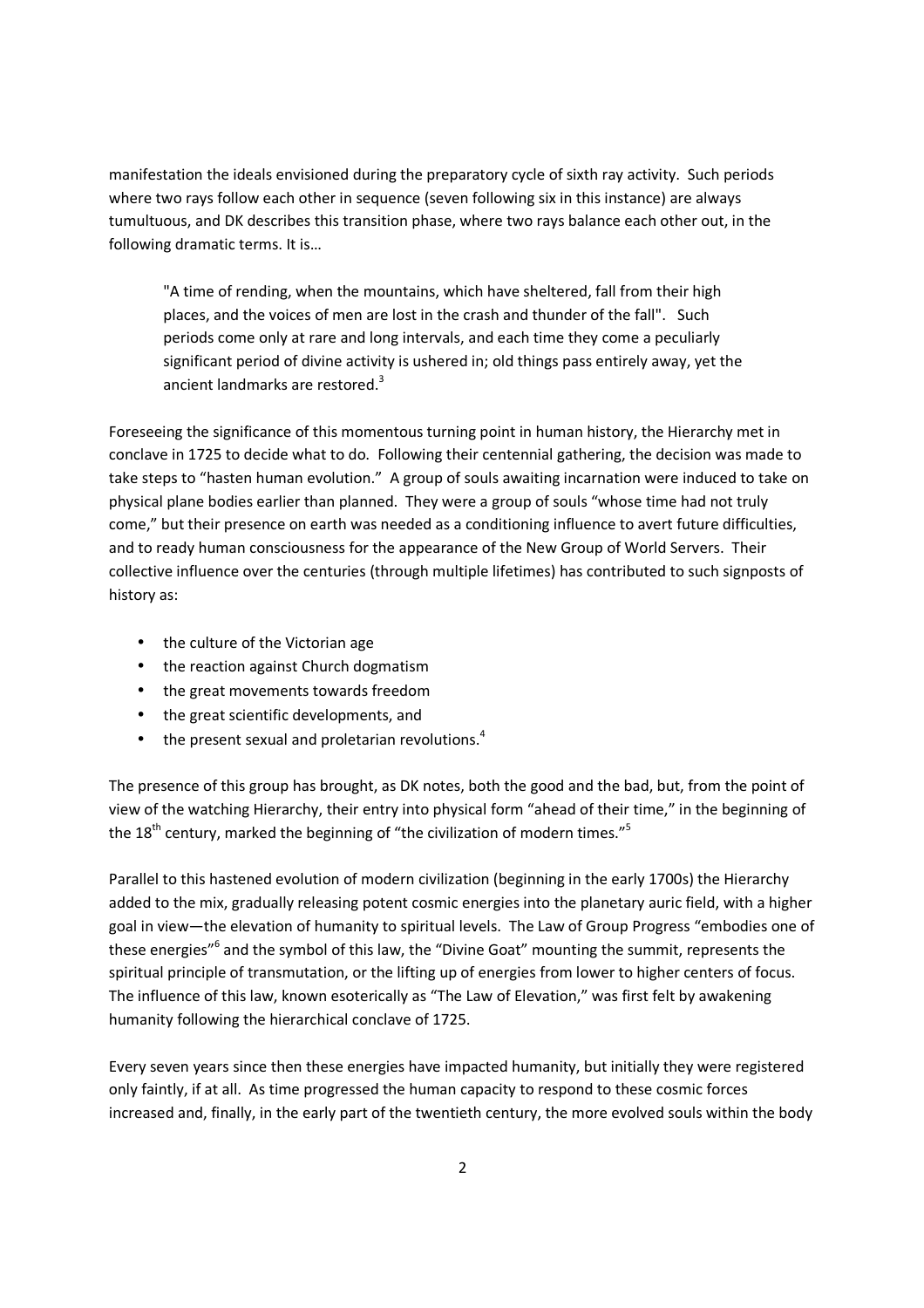of humanity began to work consciously with the Law of Group Progress in service to the greater whole, and thus the New Group of World Servers took form.

As DK puts it, "the emergence of a band of 'conditioning souls', under the name of the New Group of World Servers, has been possible since 1925" because of the increase of "light" within humanity over a period of 200 years (1725 through 1925). This increase was due, in large part, to the influence of these advanced souls *incarnate ahead of their time* who prepared the way.<sup>7</sup>

The goal of the hierarchy in releasing the potency of the "Law of Group Progress" during this period (to impact the human psyche rhythmically every seven years)<sup>8</sup> was to produce what DK calls "the coherence of units in a group" with the intent of "forming them into one living organism." We show ourselves ready to participate in this *group work* once we begin to recognize three group essentials and set them as personal priorities: "group affinity, group objective, and group goal."<sup>9</sup>

For some of us these essentials fall into the category of "that which has been attained." For others, they can be viewed as "that which lies ahead to be attained." What the Hierarchy is looking for (and building toward), no doubt, is for enough of us to have mastered these essentials of group work that the Group of World Servers may be viewed (and used) by the Hierarchy "as a unit." When this is a reality the Divine Goat (awakened humanity) will have mounted the summit and the real work will begin.

In the final analysis, the Divine Goat stands for humanity as a whole—or, at the very least, the awakened members of the human family working together as a group. It is a macrocosmic symbol presenting a vision of possible attainment for humanity. It offers us the image of a World Group united, functioning as a cooperative unit…hinting of a future possibility—calling to mind the image of an awakened humanity, raised up in consciousness and consciously carrying, or transmitting, cosmic energies in service to the Plan.

On a planetary level, the higher center of force to which energies are being lifted is the planetary ajna center, corresponding to the brow chakra in the human being. This center embodies the directing energy of the personality once the personality is fully integrated. As is the case with individuals, for the earth as a whole, the collective persona (in the developmental stages) serves as the mask or veil of the True Spiritual Self, until the evolutionary cycle nears completion.

In the early stages of evolution the New Group of World Servers existed only in potential. Thus, prior to 1725, the still evolving lower self of humanity served as a mask of the soul, veiling the light of the World Soul from expression until the personality instrument had become adapted for fit use. Once the personality instrument (the New Group) had become somewhat organized—integrated, and aligned with the Soul (early in the 20<sup>th</sup> century)—it began to fulfill its destined role in the unfolding Plan. The planetary ajna center was now capable of transmitting higher energies. DK put it this way in 1942:

The ajna centre of the Lord of the World is just beginning to express itself in a recognisable manner through the New Group of World Servers. This intermediate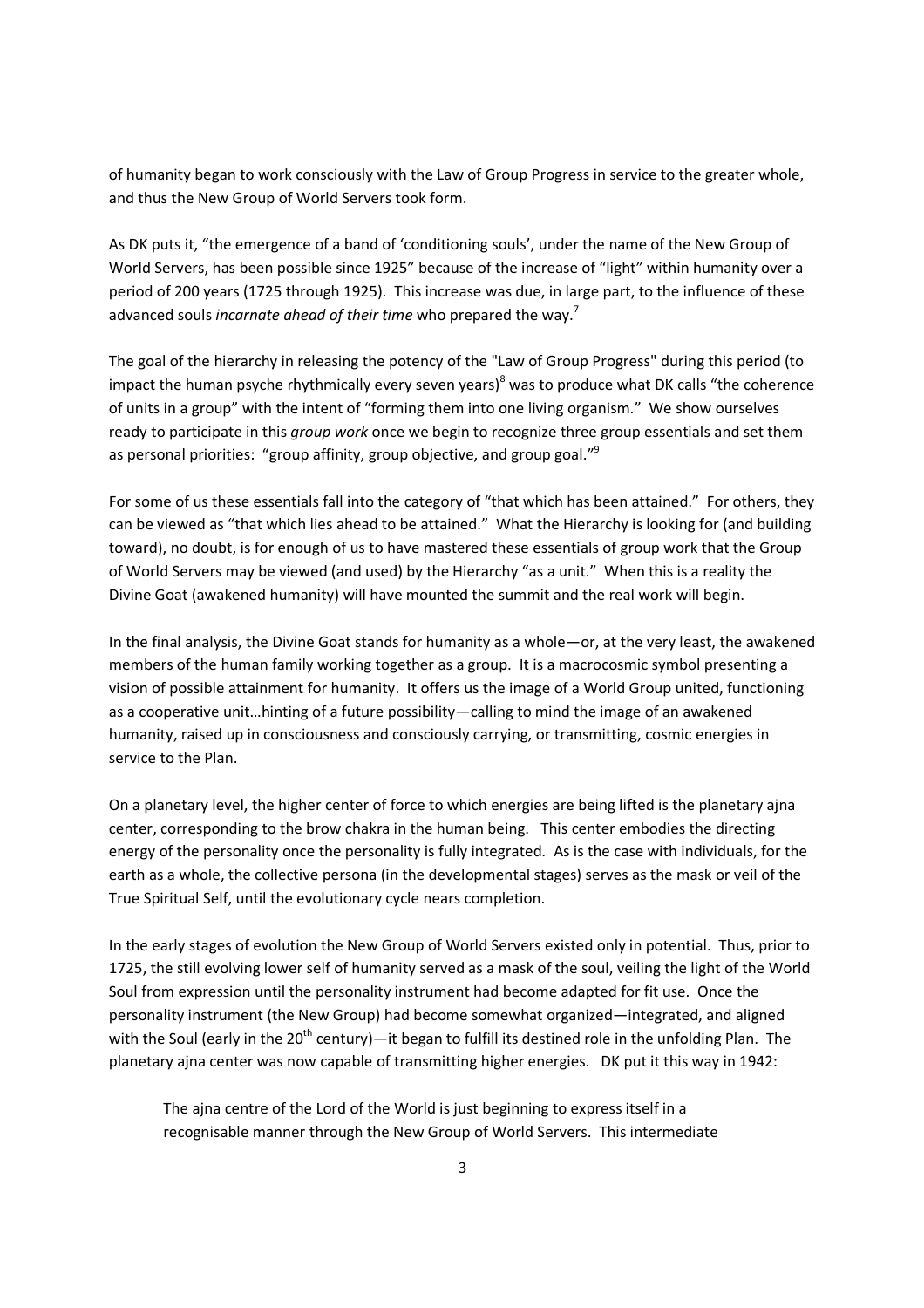group—between the Hierarchy and Humanity—is a carrier of the energy which makes the Plan possible (the Plan of which the Hierarchy is the custodian).<sup>10</sup>

DK points to the role of the New Group as mediator between the Custodians of the Plan and humanity in need. The life purpose of the Spiritual Hierarchy is "the good of humanity" and the "Members of the Hierarchy are...the Custodians of the divine Plan and expressions of the Love of God."<sup>11</sup> The members of the New Group recognize this inner world government and the emerging evolutionary plan (consciously or unconsciously) and seek to cooperate with it. As DK states, those who are attuned to the values of the World Group…

…appreciate the necessity for world peace, international order and religious understanding—all leading…to economic stability… [They strive towards] Unity, Peace and Plenty...[leading] sequentially and automatically from one to the other.<sup>12</sup>

Finally, he concludes: "The major instrument today for the achievement of world unity is the New Group of World Servers."<sup>13</sup> This was, however, "only in potential" in the 1940s when this statement was made. The full function of the New Group of World Servers had yet to be realized and the energies of the Law of Elevation and Group Progress had not reached full expression (as is still the case today). The Hierarchy (in preparation for the New Age) had only just begun to influence the collective consciousness of the race through the release of cosmic forces.

These energies were directed to impress what DK describes as a Great Being "Whose purpose is working out into manifestation" through the Laws of the Soul. They emanate from an unnamed constellation outside of our zodiac in deep space. These energies embody the spiritual principles that govern the soul, including: The Law of Sacrifice, The Law of Service, and The Law of Magnetic Impulse, among others. The Law of Group Progress is one of the higher soul laws whose full force is felt only by initiates after the  $3<sup>rd</sup>$  initiation. The "Progressive Energy" that it transmits is the energy of buddhi (spiritual lovewisdom or inclusive reason of the True Self—the Spiritual Triad). It comes to humanity via the love petals of the egoic lotus and its subsidiary Law of Magnetic Impulse, which carries the second ray energy of love-wisdom.

The ray in which "the highest and the lowest meet"<sup>14</sup> (Ray 7 blending spirit and matter) works through The Law of Magnetic Impulse (Law of Attraction–Ray 2), which governs soul-to-soul relations between groups. It is the combination of the  $7<sup>th</sup>$  ray energy with the  $2<sup>nd</sup>$  ray that will bring the cosmic influences released by the Hierarchy into full effect.

The results envisioned are reflected in the words of the scriptures: "I, if I be lifted up, will draw all men unto to me."

Djwhal Khul alludes to this passage in a summary description of The Law of Group Progress near the end of *A Treatise on Cosmic Fire.* His words invite deep reflection*:* 

The Law of Group Progress…is sometimes called "the Law of Elevation" for it concerns the mysteries of group realisation, and expansions of consciousness and the part each